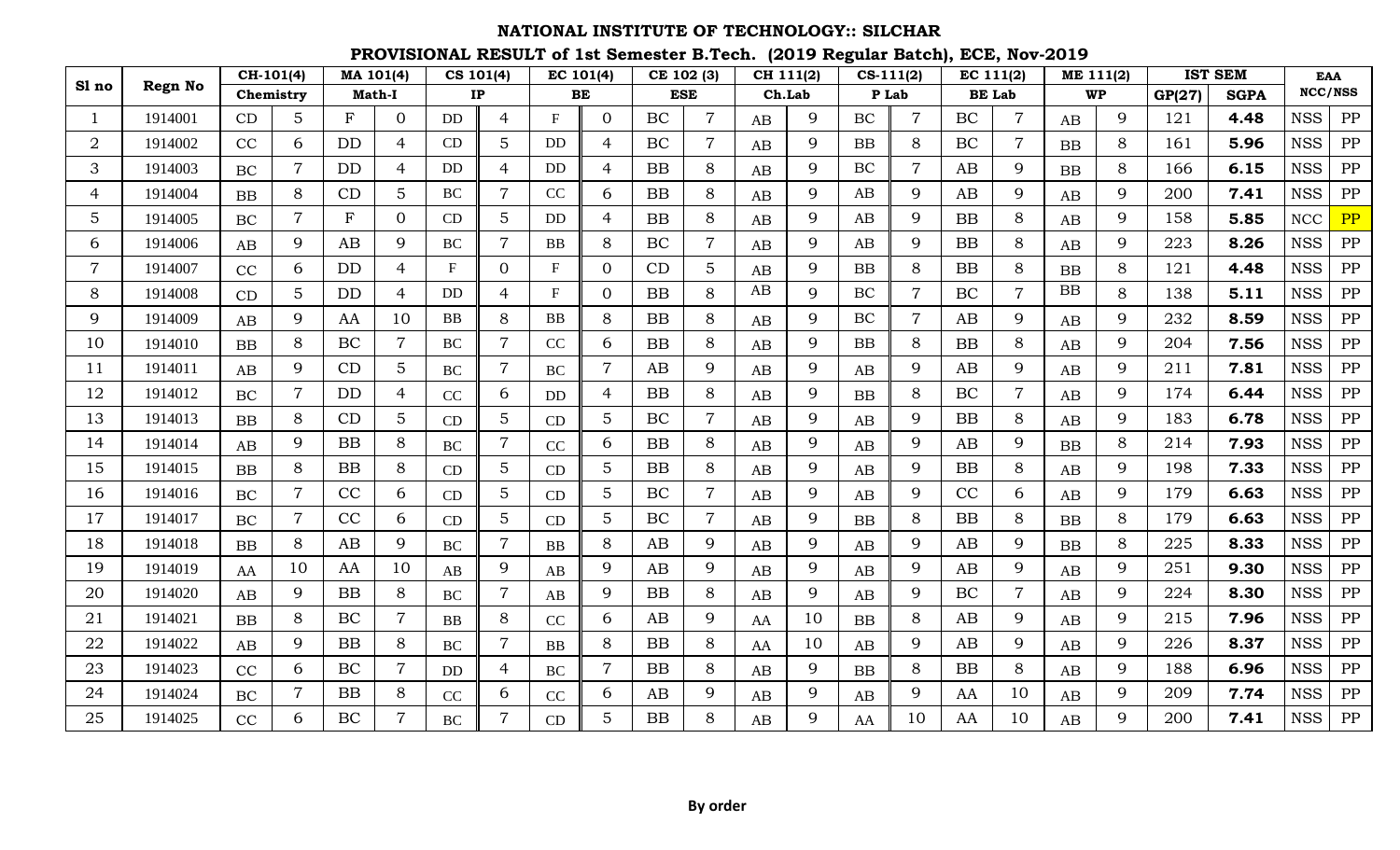|       |         | $\overline{CH-1}01(4)$ |                |              | MA 101(4)      | CS 101(4) |                |             | $\overline{EC}$ 101(4) |           | CE 102 (3)     |                        | CH 111(2) |                        | $CS-111(2)$    | EC 111(2) |                |    | ME 111(2) |        | <b>IST SEM</b> |            | <b>EAA</b> |
|-------|---------|------------------------|----------------|--------------|----------------|-----------|----------------|-------------|------------------------|-----------|----------------|------------------------|-----------|------------------------|----------------|-----------|----------------|----|-----------|--------|----------------|------------|------------|
| Sl no | Regn No |                        | Chemistry      |              | <b>Math-I</b>  |           | IP             |             | <b>BE</b>              |           | <b>ESE</b>     |                        | Ch.Lab    |                        | P Lab          |           | <b>BE</b> Lab  |    | <b>WP</b> | GP(27) | <b>SGPA</b>    | NCC/NSS    |            |
| 26    | 1914026 | D <sub>D</sub>         | 4              | $\mathbf{F}$ | $\overline{0}$ | <b>DD</b> | 4              | $\mathbf F$ | $\overline{0}$         | <b>BB</b> | 8              | AB                     | 9         | BC                     | 7              | <b>BB</b> | 8              | AB | 9         | 122    | 4.52           | <b>NSS</b> | PP         |
| 27    | 1914027 | CD                     | 5              | $\mathbf F$  | $\overline{0}$ | DD.       | 4              | DD          | 4                      | AB        | 9              | AA                     | 10        | BB                     | 8              | BC        | $\overline{7}$ | AB | 9         | 147    | 5.44           | <b>NSS</b> | ${\rm PP}$ |
| 28    | 1914028 | AB                     | 9              | AA           | 10             | AB        | 9              | BB          | 8                      | AA        | 10             | AB                     | 9         | ${\rm BB}$             | 8              | BC        | $\overline{7}$ | AB | 9         | 240    | 8.89           | <b>NSS</b> | ${\rm PP}$ |
| 29    | 1914029 | CD                     | 5              | <b>DD</b>    | $\overline{4}$ | CD        | 5              | F           | $\overline{0}$         | BB        | 8              | AB                     | 9         | BC                     | $\overline{7}$ | BC        | $\overline{7}$ | AB | 9         | 144    | 5.33           | <b>NSS</b> | ${\rm PP}$ |
| 30    | 1914030 | <b>BB</b>              | 8              | <b>BB</b>    | 8              | AB        | 9              | AB          | 9                      | AB        | 9              | AB                     | 9         | AA                     | 10             | AB        | 9              | AB | 9         | 237    | 8.78           | <b>NSS</b> | ${\rm PP}$ |
| 31    | 1914031 | CC                     | 6              | CD           | 5              | CC        | 6              | <b>DD</b>   | 4                      | <b>BC</b> | $\overline{7}$ | AB                     | 9         | AB                     | 9              | AB        | 9              | AB | 9         | 177    | 6.56           | <b>NSS</b> | ${\rm PP}$ |
| 32    | 1914032 | AB                     | 9              | <b>BB</b>    | 8              | <b>BB</b> | 8              | AB          | 9                      | AB        | 9              | AB                     | 9         | AA                     | 10             | AB        | 9              | AB | 9         | 237    | 8.78           | <b>NSS</b> | ${\rm PP}$ |
| 33    | 1914033 | BC                     | $\overline{7}$ | AB           | 9              | BB        | 8              | <b>BC</b>   | $\overline{7}$         | BB        | 8              | AA                     | 10        | AA                     | 10             | AB        | 9              | AB | 9         | 224    | 8.30           | <b>NSS</b> | ${\rm PP}$ |
| 34    | 1914034 | <b>BC</b>              | $\overline{7}$ | AB           | 9              | CC        | 6              | <b>BC</b>   | $\overline{7}$         | BC        | $\overline{7}$ | AB                     | 9         | AB                     | 9              | AB        | 9              | AB | 9         | 209    | 7.74           | <b>NSS</b> | ${\rm PP}$ |
| 35    | 1914035 | BB                     | 8              | <b>BB</b>    | 8              | AB        | 9              | BC          | $\overline{7}$         | AB        | 9              | AB                     | 9         | AB                     | 9              | BC        | $\overline{7}$ | AB | 9         | 223    | 8.26           | <b>NSS</b> | ${\rm PP}$ |
| 36    | 1914036 | <b>BB</b>              | 8              | AB           | 9              | BB        | 8              | AB          | 9                      | AB        | 9              | AB                     | 9         | AB                     | 9              | AA        | 10             | AB | 9         | 237    | 8.78           | <b>NSS</b> | ${\rm PP}$ |
| 37    | 1914037 | CC                     | 6              | CD           | 5              | CD        | 5              | <b>DD</b>   | $\overline{4}$         | CC        | 6              | AA                     | 10        | AB                     | 9              | BC        | $\overline{7}$ | AB | 9         | 168    | 6.22           | <b>NSS</b> | PP         |
| 38    | 1914038 | CC                     | 6              | BB           | 8              | <b>BB</b> | 8              | CC          | 6                      | <b>BB</b> | 8              | AA                     | 10        | AB                     | 9              | AB        | 9              | AB | 9         | 210    | 7.78           | <b>NSS</b> | ${\rm PP}$ |
| 39    | 1914039 | BB                     | 8              | AB           | 9              | AB        | 9              | AB          | 9                      | AB        | 9              | AB                     | 9         | AA                     | 10             | BB        | 8              | AB | 9         | 239    | 8.85           | <b>NSS</b> | ${\rm PP}$ |
| 40    | 1914040 | CD                     | 5              | CD           | 5              | $\rm CC$  | 6              | CC          | 6                      | BB        | 8              | AB                     | 9         | AA                     | 10             | AB        | 9              | AB | 9         | 186    | 6.89           | <b>NSS</b> | ${\rm PP}$ |
| 41    | 1914041 | CC                     | 6              | CC           | 6              | CC        | 6              | CC          | 6                      | BC        | $\overline{7}$ | AB                     | 9         | AB                     | 9              | BB        | 8              | AB | 9         | 187    | 6.93           | <b>NSS</b> | ${\rm PP}$ |
| 42    | 1914042 | BB                     | 8              | AB           | 9              | <b>BB</b> | 8              | ${\bf BB}$  | 8                      | AB        | 9              | AB                     | 9         | AA                     | 10             | AA        | 10             | AB | 9         | 235    | 8.70           | <b>NSS</b> | PP         |
| 43    | 1914043 | BB                     | 8              | AB           | 9              | BB        | 8              | AA          | 10                     | AB        | 9              | AA                     | 10        | AA                     | 10             | AA        | 10             | AB | 9         | 245    | 9.07           | <b>NSS</b> | ${\rm PP}$ |
| 44    | 1914044 | CC                     | 6              | CC           | 6              | DD        | 4              | CD          | 5                      | BB        | 8              | AA                     | 10        | AB                     | 9              | BB        | 8              | BB | 8         | 178    | 6.59           | <b>NSS</b> | ${\rm PP}$ |
| 45    | 1914045 | <b>BB</b>              | 8              | CC           | 6              | CD        | 5              | CD          | 5                      | BB        | 8              | AB                     | 9         | AA                     | 10             | BB        | 8              | BB | 8         | 190    | 7.04           | NCC        | PP         |
| 46    | 1914046 | <b>BC</b>              | $\overline{7}$ | <b>BB</b>    | 8              | <b>BC</b> | $\overline{7}$ | BC          | $\overline{7}$         | BB        | 8              | AA                     | 10        | AA                     | 10             | AB        | 9              | AB | 9         | 216    | 8.00           | NCC        | PP         |
| 47    | 1914047 | AB                     | 9              | AA           | 10             | AB        | 9              | AB          | 9                      | AB        | 9              | AA                     | 10        | AA                     | 10             | AB        | 9              | AB | 9         | 251    | 9.30           | <b>NSS</b> | ${\rm PP}$ |
| 48    | 1914048 | AB                     | 9              | <b>BB</b>    | 8              | BC        | $\overline{7}$ | <b>BB</b>   | 8                      | AB        | 9              | AA                     | 10        | AB                     | 9              | AB        | 9              | AB | 9         | 229    | 8.48           | <b>NSS</b> | PP         |
| 49    | 1914049 | DD                     | 4              | $\mathbf F$  | $\overline{0}$ | CD        | 5              | <b>DD</b>   | 4                      | BB        | 8              | $\mathbf{A}\mathbf{B}$ | 9         | $\mathbf{A}\mathbf{B}$ | 9              | <b>BB</b> | 8              | AB | 9         | 146    | 5.41           | <b>NSS</b> | ${\rm PP}$ |
| 50    | 1914050 | <b>BC</b>              | 7              | CC           | 6              | CC        | 6              | BC          | $\overline{7}$         | AB        | 9              | AB                     | 9         | AA                     | 10             | AB        | 9              | AB | 9         | 205    | 7.59           | <b>NSS</b> | PP         |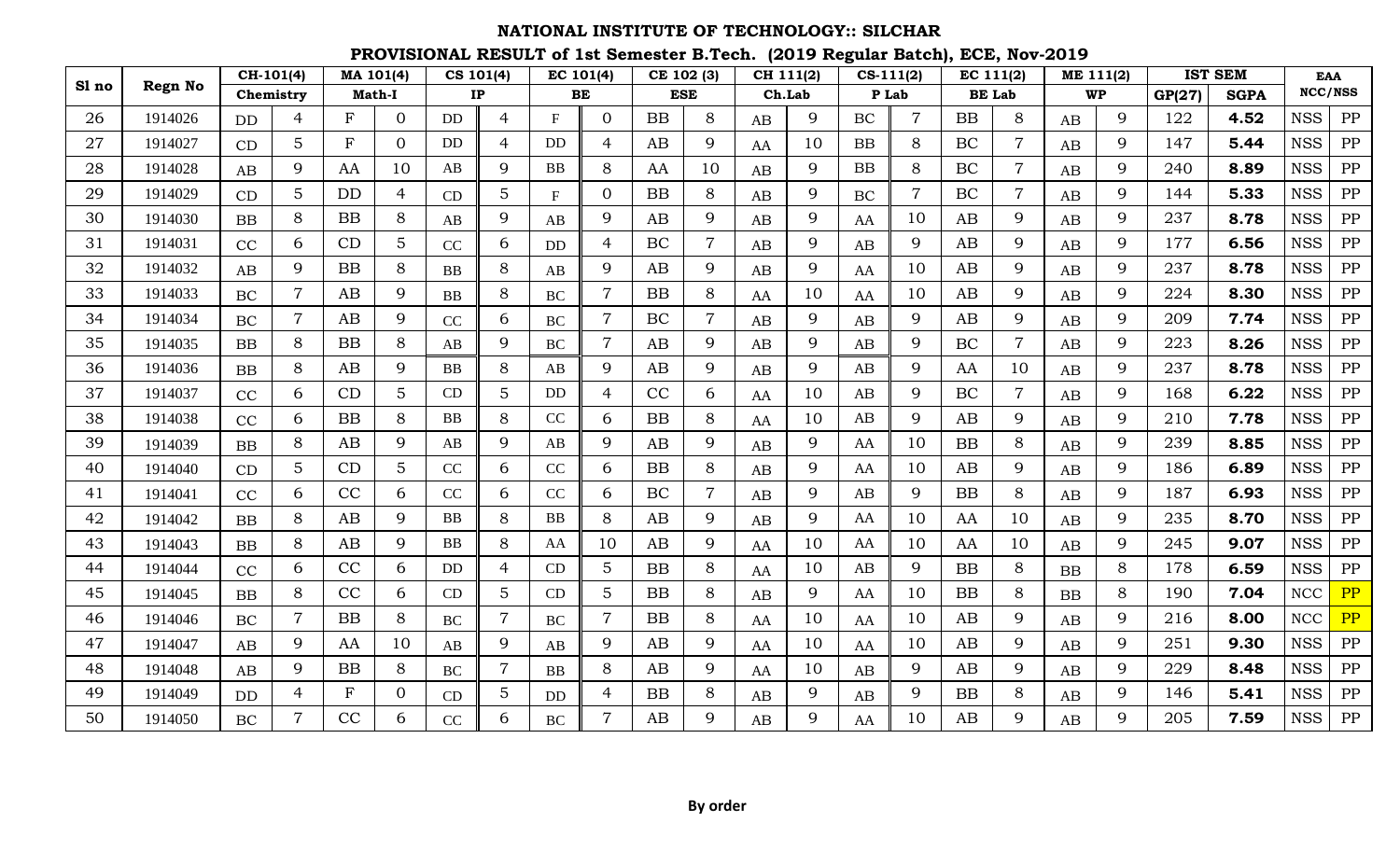|       |         |           | CH-101(4)      |              | MA 101(4)      | CS 101(4)            |                |                           | $\overline{EC}$ 101(4) |           | CE 102 (3)     |    | CH 111(2) |            | $CS-111(2)$ | EC 111(2) |                |                        | ME 111(2) |        | <b>IST SEM</b> |            | <b>EAA</b> |
|-------|---------|-----------|----------------|--------------|----------------|----------------------|----------------|---------------------------|------------------------|-----------|----------------|----|-----------|------------|-------------|-----------|----------------|------------------------|-----------|--------|----------------|------------|------------|
| Sl no | Regn No |           | Chemistry      |              | <b>Math-I</b>  |                      | IP             |                           | BE                     |           | <b>ESE</b>     |    | Ch.Lab    |            | P Lab       |           | <b>BE</b> Lab  |                        | <b>WP</b> | GP(27) | <b>SGPA</b>    | NCC/NSS    |            |
| 51    | 1914051 | CD        | 5              | $\mathbf{F}$ | $\mathbf{0}$   | CD                   | $\overline{5}$ | <b>DD</b>                 | 4                      | <b>BB</b> | 8              | AB | 9         | AB         | 9           | <b>BB</b> | 8              | AB                     | 9         | 150    | 5.56           | <b>NSS</b> | PP         |
| 52    | 1914052 | CD        | 5              | CC           | 6              | DD                   | 4              | CD                        | $\overline{5}$         | BB        | 8              | AA | 10        | AB         | 9           | BB        | 8              | AB                     | 9         | 176    | 6.52           | <b>NSS</b> | PP         |
| 53    | 1914053 | BC        | $\overline{7}$ | AB           | 9              | CC                   | 6              | <b>BC</b>                 | $\overline{7}$         | AB        | 9              | AA | 10        | AA         | 10          | <b>BB</b> | 8              | AB                     | 9         | 217    | 8.04           | <b>NSS</b> | ${\rm PP}$ |
| 54    | 1914054 | <b>BB</b> | 8              | <b>BB</b>    | 8              | <b>BB</b>            | 8              | <b>BC</b>                 | $\overline{7}$         | BB        | 8              | AA | 10        | AA         | 10          | <b>BB</b> | 8              | AB                     | 9         | 222    | 8.22           | <b>NSS</b> | ${\rm PP}$ |
| 55    | 1914055 | CD        | 5              | <b>DD</b>    | 4              | CD                   | 5              | <b>DD</b>                 | 4                      | BC        | $\overline{7}$ | AB | 9         | AB         | 9           | <b>BB</b> | 8              | BB                     | 8         | 161    | 5.96           | <b>NSS</b> | PP         |
| 56    | 1914056 | AB        | 9              | AB           | 9              | <b>BB</b>            | 8              | <b>BC</b>                 | $\overline{7}$         | AB        | 9              | AB | 9         | AA         | 10          | AB        | $\mathbf{Q}$   | AB                     | 9         | 233    | 8.63           | <b>NSS</b> | ${\rm PP}$ |
| 57    | 1914057 | AB        | 9              | <b>BB</b>    | 8              | <b>BB</b>            | 8              | BB                        | 8                      | BB        | 8              | AB | 9         | AA         | 10          | BB        | 8              | BB                     | 8         | 226    | 8.37           | $\rm NCC$  | PP         |
| 58    | 1914058 | CD        | 5              | W            | $\mathbf{0}$   | AB                   | 9              | <b>BC</b>                 | $\overline{7}$         | <b>BC</b> | $\overline{7}$ | AB | 9         | AA         | 10          | <b>BB</b> | 8              | AB                     | 9         | 177    | 6.56           | <b>NSS</b> | ${\rm PP}$ |
| 59    | 1914059 | CC        | 6              | CD           | 5              | CD                   | 5              | CD                        | 5                      | BB        | 8              | AB | 9         | AB         | 9           | <b>BB</b> | 8              | AB                     | 9         | 178    | 6.59           | <b>NSS</b> | ${\rm PP}$ |
| 60    | 1914060 | <b>BC</b> | 7              | CC           | 6              | BB                   | 8              | <b>BC</b>                 | $\overline{7}$         | AB        | 9              | AB | 9         | AA         | 10          | <b>BB</b> | 8              | AB                     | 9         | 211    | 7.81           | <b>NSS</b> | PP         |
| 61    | 1914061 | CC        | 6              | DD           | $\overline{4}$ | DD                   | 4              | CD                        | 5                      | BB        | 8              | AB | 9         | $\rm BB$   | 8           | AB        | $\mathbf Q$    | AB                     | 9         | 170    | 6.30           | <b>NSS</b> | ${\rm PP}$ |
| 62    | 1914062 | <b>DD</b> | 4              | <b>DD</b>    | $\overline{4}$ | DD                   | 4              | $\boldsymbol{\mathrm{F}}$ | $\overline{0}$         | BB        | 8              | AB | 9         | AB         | 9           | BB        | 8              | AB                     | 9         | 142    | 5.26           | NCC        | PP         |
| 63    | 1914063 | CD        | 5              | <b>BB</b>    | 8              | CD                   | 5              | CC                        | 6                      | <b>BC</b> | $\overline{7}$ | AB | 9         | AB         | 9           | CC        | 6              | BB                     | 8         | 181    | 6.70           | <b>NSS</b> | ${\rm PP}$ |
| 64    | 1914064 | BC        | $\overline{7}$ | BC           | $\overline{7}$ | CD                   | 5              | CC                        | 6                      | BB        | 8              | AB | 9         | AB         | 9           | BC        | $\overline{7}$ | AB                     | 9         | 192    | 7.11           | <b>NSS</b> | PP         |
| 65    | 1914065 | <b>BC</b> | 7              | CC           | 6              | CD                   | 5              | <b>BC</b>                 | $\overline{7}$         | AB        | 9              | AB | 9         | AB         | 9           | AB        | 9              | AB                     | 9         | 199    | 7.37           | <b>NSS</b> | ${\rm PP}$ |
| 66    | 1914066 | <b>BC</b> | $\overline{7}$ | AB           | 9              | CC                   | 6              | <b>BC</b>                 | $\overline{7}$         | BB        | 8              | AB | 9         | AA         | 10          | <b>BB</b> | 8              | AB                     | 9         | 212    | 7.85           | <b>NSS</b> | ${\rm PP}$ |
| 67    | 1914067 | CD        | 5              | $\mathbf F$  | $\overline{0}$ | <b>DD</b>            | 4              | <b>DD</b>                 | $\overline{4}$         | BB        | 8              | AB | 9         | <b>BB</b>  | 8           | BB        | 8              | AB                     | 9         | 144    | 5.33           | NCC        | PP         |
| 68    | 1914068 | CC        | 6              | CC           | 6              | CD                   | $\overline{5}$ | CC                        | 6                      | BB        | 8              | AB | 9         | AB         | 9           | AB        | 9              | AB                     | 9         | 188    | 6.96           | <b>NSS</b> | ${\rm PP}$ |
| 69    | 1914069 | BC        | $\overline{7}$ | BC           | $\overline{7}$ | <b>BC</b>            | $\overline{7}$ | <b>BC</b>                 | $\overline{7}$         | <b>BB</b> | 8              | AA | 10        | AA         | 10          | <b>BB</b> | 8              | AB                     | 9         | 210    | 7.78           | <b>NSS</b> | PP         |
| 70    | 1914070 | BC        | 7              | AB           | 9              | CC                   | 6              | CC                        | 6                      | BB        | 8              | AB | 9         | AA         | 10          | <b>BB</b> | 8              | AB                     | 9         | 208    | 7.70           | <b>NSS</b> | PP         |
| 71    | 1914071 | BB        | 8              | <b>BB</b>    | 8              | ${\bf BB}$           | 8              | BB                        | 8                      | BB        | 8              | AB | 9         | AA         | 10          | AB        | 9              | $\mathbf{A}\mathbf{B}$ | 9         | 226    | 8.37           | <b>NSS</b> | ${\rm PP}$ |
| 72    | 1914072 | <b>BC</b> | $\overline{7}$ | BC           | $\overline{7}$ | CC                   | 6              | <b>BC</b>                 | $\overline{7}$         | BB        | 8              | AB | 9         | AB         | 9           | AB        | 9              | AB                     | 9         | 204    | 7.56           | NCC        | PP         |
| 73    | 1914073 | <b>BC</b> | $\overline{7}$ | BC           | $\overline{7}$ | CC                   | 6              | CD                        | 5                      | BB        | 8              | AA | 10        | AB         | 9           | <b>BB</b> | 8              | AB                     | 9         | 196    | 7.26           | <b>NSS</b> | ${\rm PP}$ |
| 74    | 1914074 | BB        | 8              | AB           | 9              | <b>BC</b>            | $\overline{7}$ | ${\bf BB}$                | 8                      | BB        | 8              | AA | 10        | AB         | 9           | AB        | 9              | AB                     | 9         | 226    | 8.37           | <b>NSS</b> | PP         |
| 75    | 1914075 | BB        | 8              | CC           | 6              | $\mathbf C\mathbf D$ | 5              | CC                        | 6                      | AB        | 9              | AB | 9         | ${\rm BB}$ | 8           | AB        | $\mathbf Q$    | AB                     | 9         | 197    | 7.30           | NSS        | PP         |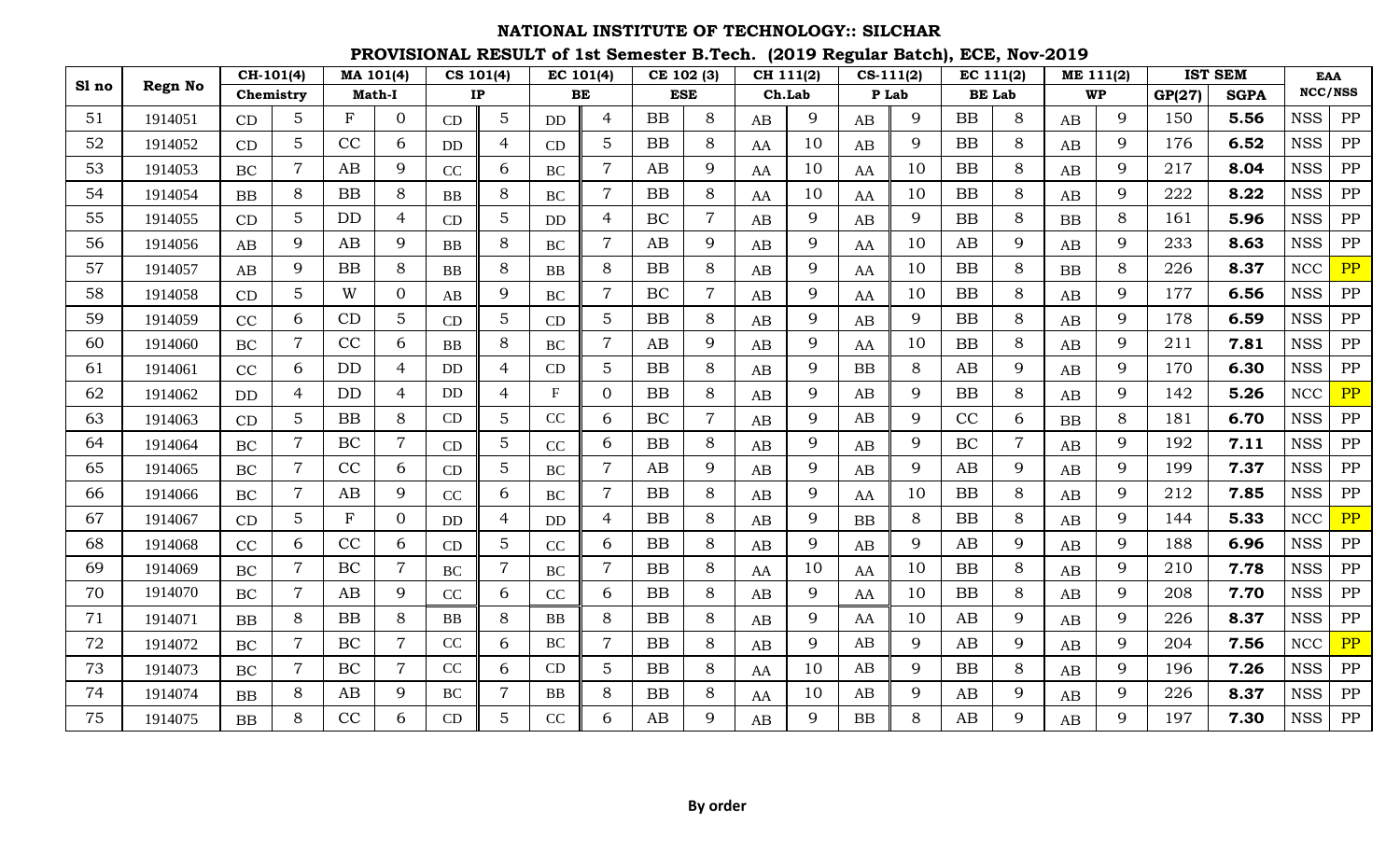|       |                |              | $\overline{CH-1}01(4)$ |             | MA 101(4)      | CS 101(4)  |                |                           | EC 101(4)      |           | CE 102 (3)     |    | CH 111(2) |           | $CS-111(2)$    |            | $\overline{EC 111(2)}$ |          | ME 111(2) |        | <b>IST SEM</b> |            | <b>EAA</b> |
|-------|----------------|--------------|------------------------|-------------|----------------|------------|----------------|---------------------------|----------------|-----------|----------------|----|-----------|-----------|----------------|------------|------------------------|----------|-----------|--------|----------------|------------|------------|
| Sl no | <b>Regn No</b> |              | Chemistry              |             | <b>Math-I</b>  |            | IP             |                           | BE             |           | <b>ESE</b>     |    | Ch.Lab    |           | P Lab          |            | <b>BE</b> Lab          |          | <b>WP</b> | GP(27) | <b>SGPA</b>    |            | NCC/NSS    |
| 76    | 1914076        | <b>BB</b>    | 8                      | AB          | 9              | <b>BC</b>  | $\overline{7}$ | BB                        | 8              | AB        | 9              | AB | 9         | AA        | 10             | AA         | 10                     | AB       | 9         | 231    | 8.56           | <b>NCC</b> | PP         |
| 77    | 1914077        | <b>BC</b>    | $\overline{7}$         | BC          | $\overline{7}$ | $\rm CC$   | 6              | CC                        | 6              | BB        | 8              | AB | 9         | AA        | 10             | AB         | 9                      | AB       | 9         | 202    | 7.48           | <b>NSS</b> | PP         |
| 78    | 1914078        | CC           | 6                      | <b>DD</b>   | 4              | DD         | 4              | CD                        | 5              | BB        | 8              | AB | 9         | AB        | 9              | AB         | 9                      | AB       | 9         | 172    | 6.37           | <b>NSS</b> | ${\rm PP}$ |
| 79    | 1914079        | CC           | 6                      | <b>BB</b>   | 8              | CD         | 5              | CC                        | 6              | <b>BB</b> | 8              | AB | 9         | AB        | 9              | <b>BB</b>  | 8                      | AB       | 9         | 194    | 7.19           | <b>NSS</b> | ${\rm PP}$ |
| 80    | 1914080        | BB           | 8                      | CC          | 6              | AB         | 9              | <b>BB</b>                 | 8              | BB        | 8              | AB | 9         | AA        | 10             | AB         | 9                      | AB       | 9         | 222    | 8.22           | <b>NSS</b> | ${\rm PP}$ |
| 81    | 1914081        | BB           | 8                      | <b>BB</b>   | 8              | AB         | 9              | ${\bf BB}$                | 8              | AB        | 9              | AA | 10        | CC        | 6              | ${\bf BB}$ | 8                      | AB       | 9         | 225    | 8.33           | <b>NSS</b> | ${\rm PP}$ |
| 82    | 1914082        | CC           | 6                      | <b>BB</b>   | 8              | <b>BC</b>  | $\overline{7}$ | ${\bf BB}$                | 8              | BB        | 8              | AB | 9         | CC        | 6              | BC         | $\overline{7}$         | BB       | 8         | 200    | 7.41           | <b>NSS</b> | ${\rm PP}$ |
| 83    | 1914083        | BC           | $\overline{7}$         | CD          | 5              | CC         | 6              | BC                        | $\overline{7}$ | AA        | 10             | AA | 10        | AB        | 9              | AB         | 9                      | AB       | 9         | 204    | 7.56           | <b>NSS</b> | ${\rm PP}$ |
| 84    | 1914084        | <b>BC</b>    | $\overline{7}$         | CC          | 6              | CD         | 5              | <b>BC</b>                 | $\overline{7}$ | AB        | 9              | AB | 9         | CC        | 6              | <b>BB</b>  | 8                      | AB       | 9         | 191    | 7.07           | <b>NSS</b> | ${\rm PP}$ |
| 85    | 1914085        | <b>BC</b>    | 7                      | CC          | 6              | CC         | 6              | <b>BC</b>                 | $\overline{7}$ | AB        | 9              | AB | 9         | BB        | 8              | <b>BB</b>  | 8                      | AB       | 9         | 199    | 7.37           | <b>NSS</b> | PP         |
| 86    | 1914086        | CC           | 6                      | <b>DD</b>   | 4              | CD         | 5              | CD                        | 5              | BC        | $\overline{7}$ | AB | 9         | BB        | 8              | CC         | 6                      | AB       | 9         | 165    | 6.11           | <b>NSS</b> | ${\rm PP}$ |
| 87    | 1914087        | BB           | 8                      | <b>BB</b>   | 8              | AA         | 10             | <b>BB</b>                 | 8              | AB        | 9              | AA | 10        | AA        | 10             | BB         | 8                      | AB       | 9         | 237    | 8.78           | <b>NSS</b> | ${\rm PP}$ |
| 88    | 1914088        | $\mathbf{F}$ | $\Omega$               | $\mathbf F$ | $\Omega$       | DD         | 4              | $\boldsymbol{\mathrm{F}}$ | $\overline{0}$ | <b>BC</b> | $\overline{7}$ | AB | 9         | BB        | 8              | <b>BC</b>  | $\overline{7}$         | AB       | 9         | 103    | 3.81           | <b>NSS</b> | ${\rm PP}$ |
| 89    | 1914089        | CC           | 6                      | CC          | 6              | CD         | 5              | CC                        | 6              | AB        | 9              | AB | 9         | AB        | 9              | <b>BB</b>  | 8                      | AB       | 9         | 189    | 7.00           | <b>NSS</b> | ${\rm PP}$ |
| 90    | 1914090        | AB           | 9                      | AB          | 9              | ${\bf BB}$ | 8              | <b>BB</b>                 | 8              | AB        | 9              | AB | 9         | BB        | 8              | AB         | 9                      | AB       | 9         | 233    | 8.63           | NCC        | PP         |
| 91    | 1914091        | BC           | $\overline{7}$         | CC          | 6              | CC         | 6              | CC                        | 6              | BB        | 8              | AA | 10        | $\rm BC$  | $\overline{7}$ | BC         | $\overline{7}$         | AB       | 9         | 190    | 7.04           | <b>NSS</b> | ${\rm PP}$ |
| 92    | 1914092        | AB           | 9                      | <b>BB</b>   | 8              | <b>BB</b>  | 8              | BB                        | 8              | AB        | 9              | AB | 9         | BB        | 8              | AA         | 10                     | BB       | 8         | 229    | 8.48           | $\rm NCC$  | PP         |
| 93    | 1914093        | <b>BC</b>    | $\overline{7}$         | <b>BB</b>   | 8              | <b>BC</b>  | $\overline{7}$ | <b>BB</b>                 | 8              | AB        | 9              | AB | 9         | AB        | 9              | AB         | 9                      | AB       | 9         | 219    | 8.11           | <b>NSS</b> | ${\rm PP}$ |
| 94    | 1914094        | <b>BC</b>    | $\overline{7}$         | CC          | 6              | CD         | 5              | <b>BC</b>                 | $\overline{7}$ | AB        | 9              | AB | 9         | CC        | 6              | BC         | $\overline{7}$         | AB       | 9         | 189    | 7.00           | <b>NSS</b> | ${\rm PP}$ |
| 95    | 1914095        | AB           | 9                      | AA          | 10             | CD         | 5              | <b>BC</b>                 | $\overline{7}$ | AA        | 10             | AA | 10        | BB        | 8              | BB         | 8                      | AB       | 9         | 224    | 8.30           | <b>NSS</b> | ${\rm PP}$ |
| 96    | 1914096        | BB           | 8                      | BC          | $\overline{7}$ | ${\bf BB}$ | 8              | BB                        | 8              | AB        | 9              | AA | 10        | AB        | 9              | AB         | 9                      | AB       | 9         | 225    | 8.33           | <b>NSS</b> | ${\rm PP}$ |
| 97    | 1914097        | BB           | 8                      | BC          | $\overline{7}$ | $\rm BC$   | $\overline{7}$ | BC                        | $\overline{7}$ | AB        | 9              | AB | 9         | AB        | 9              | AB         | 9                      | $\rm AB$ | 9         | 215    | 7.96           | <b>NSS</b> | ${\rm PP}$ |
| 98    | 1914098        | BB           | 8                      | CC          | 6              | CC         | 6              | <b>BC</b>                 | $\overline{7}$ | AB        | 9              | AA | 10        | <b>BB</b> | 8              | AB         | 9                      | AB       | 9         | 207    | 7.67           | <b>NSS</b> | ${\rm PP}$ |
| 99    | 1914099        | CC           | 6                      | CD          | 5              | DD         | 4              | CD                        | 5              | <b>BC</b> | $\overline{7}$ | AA | 10        | CC        | 6              | BC         | $\overline{7}$         | BB       | 8         | 163    | 6.04           | <b>NSS</b> | ${\rm PP}$ |
| 100   | 1914100        | BB           | 8                      | BB          | 8              | CC         | 6              | <b>BB</b>                 | 8              | BB        | 8              | AA | 10        | AB        | 9              | BB         | 8                      | AB       | 9         | 216    | 8.00           | <b>NSS</b> | PP         |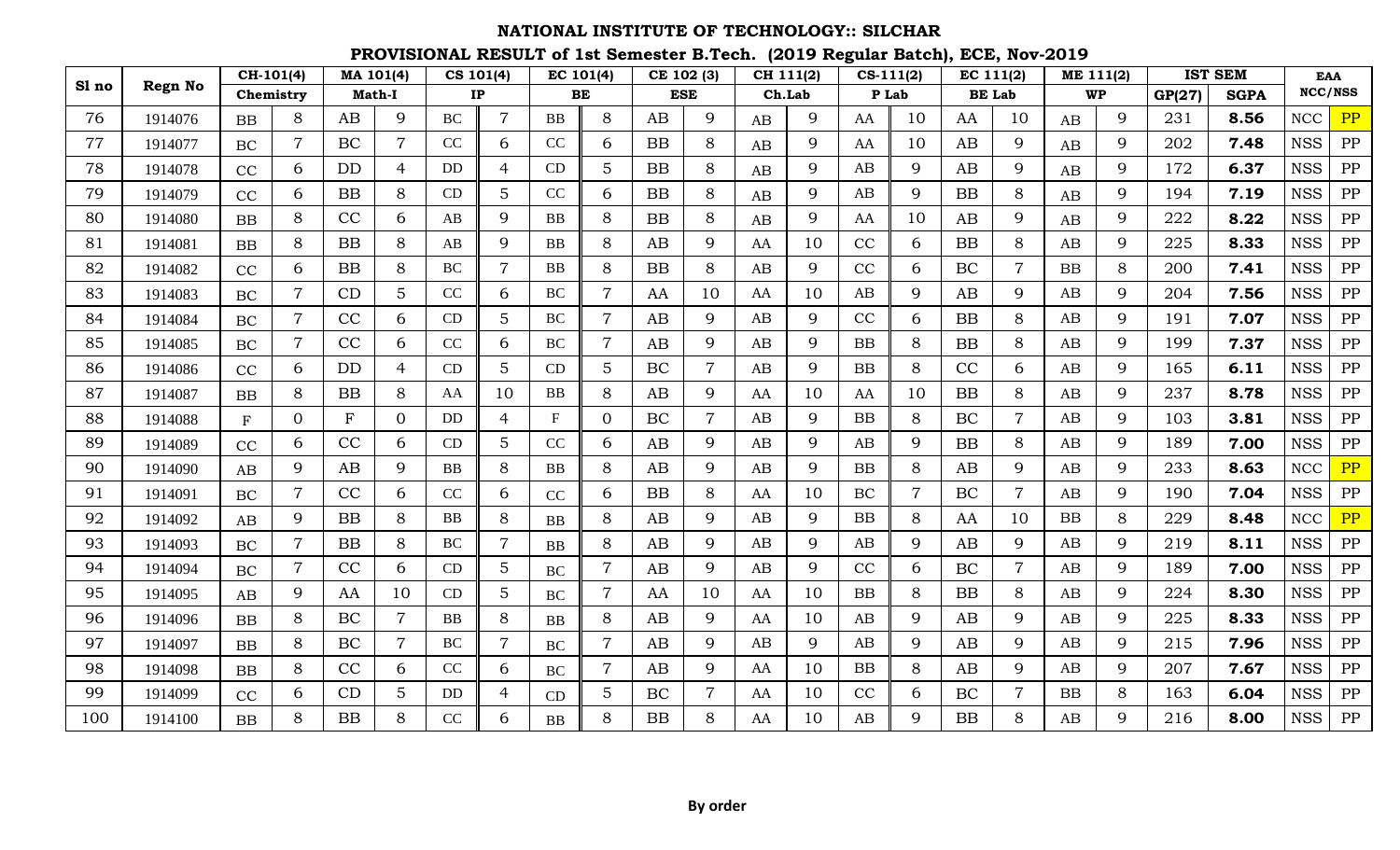|       |         |           | $\overline{CH-101(4)}$ | MA 101(4)   |                | CS 101(4)                 |                |           | $\overline{EC}$ 101(4) |           | CE 102 (3)     |    | CH 111(2) |           | $CS-111(2)$    | $\overline{EC}$ 111(2) |                | ME 111(2) |             |        | <b>IST SEM</b> |            | <b>EAA</b> |
|-------|---------|-----------|------------------------|-------------|----------------|---------------------------|----------------|-----------|------------------------|-----------|----------------|----|-----------|-----------|----------------|------------------------|----------------|-----------|-------------|--------|----------------|------------|------------|
| Sl no | Regn No |           | Chemistry              |             | <b>Math-I</b>  |                           | IP             |           | BE                     |           | <b>ESE</b>     |    | Ch.Lab    |           | P Lab          |                        | <b>BE Lab</b>  |           | <b>WP</b>   | GP(27) | <b>SGPA</b>    |            | NCC/NSS    |
| 101   | 1914101 | CC        | 6                      | BC          | $\overline{7}$ | AB                        | 9              | BC        | $\overline{7}$         | BB        | 8              | AB | 9         | AB        | 9              | BB                     | 8              | AB        | 9           | 210    | 7.78           | <b>NSS</b> | PP         |
| 102   | 1914102 | CC        | 6                      | CD          | 5              | <b>DD</b>                 | 4              | CC        | 6                      | <b>BC</b> | $\overline{7}$ | AB | 9         | CC        | 6              | BC                     | $\overline{7}$ | AB        | 9           | 167    | 6.19           | <b>NSS</b> | PP         |
| 103   | 1914103 | BB        | 8                      | <b>BB</b>   | 8              | AB                        | 9              | <b>BC</b> | $\overline{7}$         | BB        | 8              | AB | 9         | BC        | $\overline{7}$ | AA                     | 10             | AB        | 9           | 222    | 8.22           | <b>NSS</b> | PP         |
| 104   | 1914104 | DD.       | 4                      | <b>DD</b>   | 4              | DD                        | 4              | <b>DD</b> | 4                      | CC        | 6              | AB | 9         | CD        | 5              | CD                     | 5              | CD        | 5           | 130    | 4.81           | <b>NCC</b> | PP         |
| 105   | 1914105 | BB        | 8                      | CC          | 6              | AB                        | 9              | <b>BC</b> | $\overline{7}$         | AB        | 9              | AA | 10        | AB        | 9              | <b>BB</b>              | 8              | AB        | 9           | 219    | 8.11           | <b>NSS</b> | PP         |
| 106   | 1914106 | F         | 0                      | $\mathbf F$ | $\overline{0}$ | $\boldsymbol{\mathrm{F}}$ | $\Omega$       | F         | $\overline{0}$         | CC        | 6              | AA | 10        | $\rm{DD}$ | $\overline{4}$ | CC                     | 6              | <b>BB</b> | 8           | 74     | 2.74           | <b>NSS</b> | PP         |
| 107   | 1914107 | AB        | 9                      | <b>BB</b>   | 8              | CC                        | 6              | <b>BB</b> | 8                      | AB        | 9              | AB | 9         | BB        | 8              | AA                     | 10             | AB        | $\mathbf Q$ | 223    | 8.26           | <b>NSS</b> | PP         |
| 108   | 1914109 | F         | $\overline{0}$         | W           | $\Omega$       | F                         | $\Omega$       | F         | $\overline{0}$         | <b>DD</b> | $\overline{4}$ | AB | 9         | BB        | 8              | CC                     | 6              | <b>BB</b> | 8           | 74     | 2.74           | <b>NSS</b> | PP         |
| 109   | 1914110 | AB        | 9                      | AB          | 9              | <b>BC</b>                 | $\overline{7}$ | AB        | 9                      | AB        | 9              | AA | 10        | AA        | 10             | AA                     | 10             | AB        | 9           | 241    | 8.93           | <b>NSS</b> | PP         |
| 110   | 1914111 | <b>BC</b> | $\overline{7}$         | <b>DD</b>   | 4              | CD                        | 5              | CC        | 6                      | <b>BB</b> | 8              | AA | 10        | AB        | 9              | <b>BB</b>              | 8              | AB        | $\mathbf Q$ | 184    | 6.81           | <b>NSS</b> | PP         |
| 111   | 1914112 | CC        | 6                      | CC          | 6              | DD                        | 4              | <b>BC</b> | $\overline{7}$         | BB        | 8              | AB | 9         | BB        | 8              | CC                     | 6              | AB        | $\mathbf Q$ | 180    | 6.67           | <b>NSS</b> | PP         |
| 112   | 1914113 | AB        | 9                      | AA          | 10             | ${\bf BB}$                | 8              | AA        | 10                     | AB        | 9              | AA | 10        | AA        | 10             | AA                     | 10             | AB        | $\mathbf Q$ | 253    | 9.37           | <b>NSS</b> | PP         |
| 113   | 1914115 | <b>BB</b> | 8                      | <b>BB</b>   | 8              | <b>BC</b>                 | $\overline{7}$ | <b>BB</b> | 8                      | AB        | 9              | AB | 9         | BB        | 8              | AB                     | 9              | AB        | $\mathbf Q$ | 221    | 8.19           | <b>NSS</b> | PP         |
| 114   | 1914116 | <b>BC</b> | 7                      | CC          | 6              | BB                        | 8              | CC        | 6                      | BB        | 8              | AA | 10        | AB        | 9              | AB                     | 9              | AB        | $\mathbf Q$ | 206    | 7.63           | <b>NSS</b> | PP         |
| 115   | 1914117 | <b>BB</b> | 8                      | BC          | $\overline{7}$ | AB                        | 9              | <b>BB</b> | 8                      | BB        | 8              | AA | 10        | AB        | 9              | AB                     | 9              | AB        | 9           | 226    | 8.37           | <b>NSS</b> | PP         |
| 116   | 1914118 | <b>BB</b> | 8                      | BC          | $\overline{7}$ | AB                        | 9              | BB        | 8                      | AB        | 9              | AA | 10        | <b>BB</b> | 8              | BC                     | $\overline{7}$ | BC        | 7           | 219    | 8.11           | <b>NSS</b> | PP         |
| 117   | 1914119 | CC        | 6                      | CD          | 5              | CD                        | 5              | CC        | 6                      | BB        | 8              | AA | 10        | CC        | 6              | AB                     | 9              | AB        | 9           | 180    | 6.67           | <b>NSS</b> | PP         |
| 118   | 1914120 | <b>BB</b> | 8                      | <b>BB</b>   | 8              | <b>BB</b>                 | 8              | CC        | 6                      | AB        | 9              | AA | 10        | <b>BB</b> | 8              | AB                     | 9              | <b>BB</b> | 8           | 217    | 8.04           | <b>NSS</b> | PP         |
| 119   | 1914121 | <b>BC</b> | $\overline{7}$         | BC          | $\overline{7}$ | <b>DD</b>                 | 4              | BB        | 8                      | AB        | 9              | AA | 10        | BB        | 8              | AB                     | 9              | AB        | 9           | 203    | 7.52           | <b>NSS</b> | PP         |
| 120   | 1914122 | BC        | 7                      | <b>BB</b>   | 8              | CC                        | 6              | BC        | $\overline{7}$         | AB        | 9              | AB | 9         | AB        | 9              | <b>BB</b>              | 8              | AB        | 9           | 209    | 7.74           | <b>NSS</b> | PP         |
| 121   | 1914123 | BB        | 8                      | <b>BB</b>   | 8              | <b>BC</b>                 | $\overline{7}$ | BB        | 8                      | BB        | 8              | AA | 10        | AB        | 9              | BB                     | 8              | AB        | 9           | 220    | 8.15           | <b>NSS</b> | PP         |
| 122   | 1914124 | CC        | 6                      | CD          | $\overline{5}$ | CD                        | 5              | <b>BC</b> | $\overline{7}$         | BC        | $\overline{7}$ | AB | 9         | CC        | 6              | BC                     | $\overline{7}$ | AB        | 9           | 175    | 6.48           | <b>NSS</b> | PP         |
| 123   | 1914125 | CD        | 5                      | CC          | 6              | CD                        | 5              | CD        | $5\phantom{.}$         | CC        | 6              | AB | 9         | CC        | 6              | CC                     | 6              | BB        | 8           | 160    | 5.93           | <b>NSS</b> | PP         |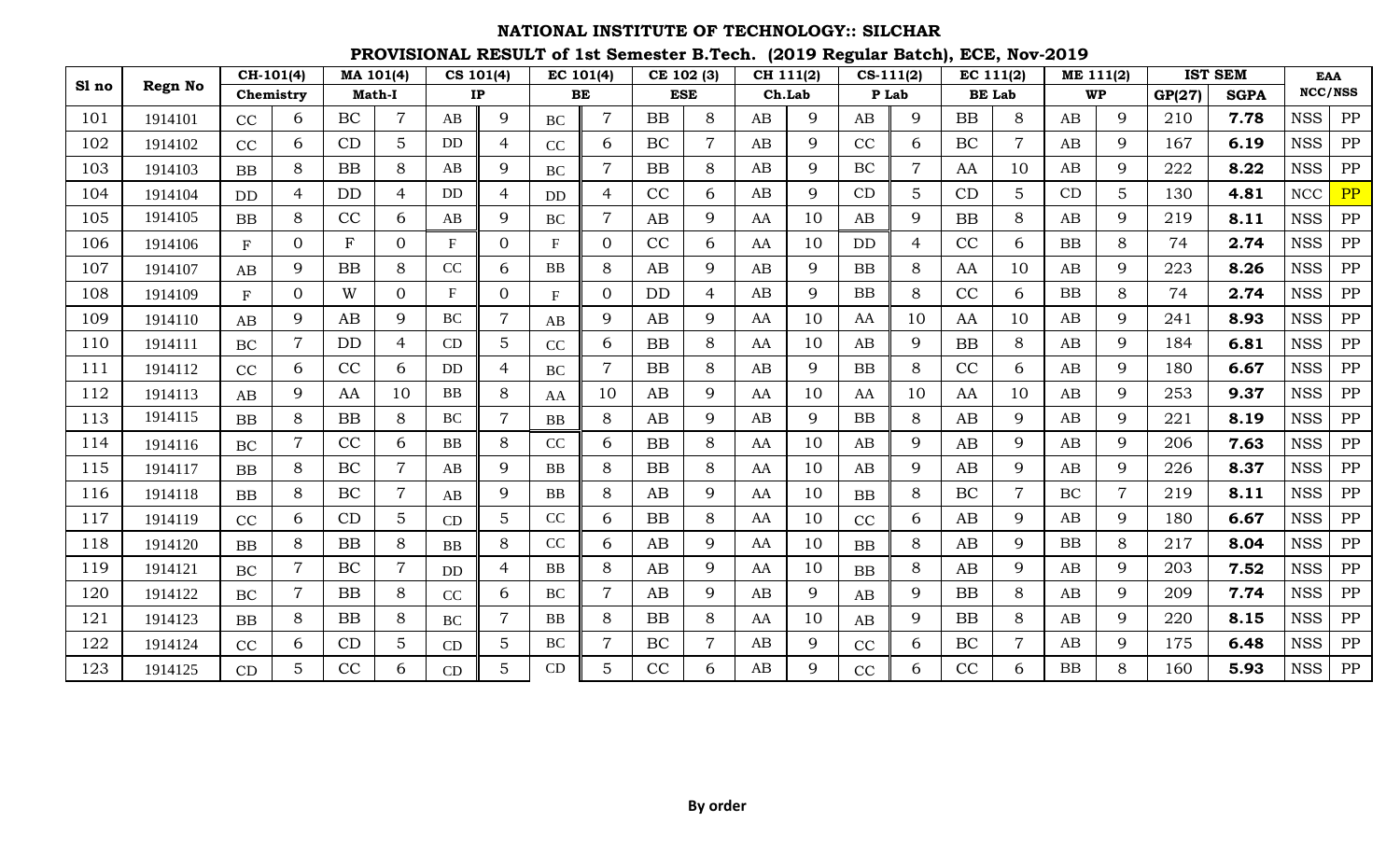|       |         |                | $\overline{CH-101(4)}$ |              | $\overline{MA}$ 101(4) | $\overline{\text{CS}}$ 101(4) |                |                | EC 101(4)      |           | CE 102 (3)     |           | CH 111(2) |           | $CS-111(2)$    |              | EC 111(2)      |    | ME 111(2) |        | <b>IST SEM</b> |            | <b>EAA</b> |
|-------|---------|----------------|------------------------|--------------|------------------------|-------------------------------|----------------|----------------|----------------|-----------|----------------|-----------|-----------|-----------|----------------|--------------|----------------|----|-----------|--------|----------------|------------|------------|
| Sl no | Regn No |                | Chemistry              |              | <b>Math-I</b>          |                               | IP             |                | BE             |           | <b>ESE</b>     |           | Ch.Lab    |           | P Lab          |              | <b>BE</b> Lab  |    | <b>WP</b> | GP(27) | <b>SGPA</b>    |            | NCC/NSS    |
| 124   | 1914126 | CC             | 6                      | <b>DD</b>    | 4                      | <b>BC</b>                     | $\overline{7}$ | CC             | 6              | <b>BC</b> | $\overline{7}$ | AA        | 10        | <b>BC</b> | $\overline{7}$ | <b>BC</b>    | $\overline{7}$ | BB | 8         | 177    | 6.56           | <b>NSS</b> | PP         |
| 125   | 1914127 | CC             | 6                      | CD           | 5                      | <b>DD</b>                     | $\overline{4}$ | CC             | 6              | BB        | 8              | AB        | 9         | <b>BB</b> | 8              | <b>BB</b>    | 8              | AB | 9         | 176    | 6.52           | NCC        | PP         |
| 126   | 1914128 | <b>BB</b>      | 8                      | CC           | 6                      | CC                            | 6              | <b>BB</b>      | 8              | AB        | 9              | AA        | 10        | <b>BB</b> | 8              | BC           | $\overline{7}$ | AB | 9         | 207    | 7.67           | <b>NSS</b> | ${\rm PP}$ |
| 127   | 1914129 | CC             | 6                      | CD           | 5                      | <b>BC</b>                     | $\overline{7}$ | CD             | $5\phantom{.}$ | BB        | 8              | AB        | 9         | AA        | 10             | BB           | 8              | BB | 8         | 186    | 6.89           | <b>NSS</b> | PP         |
| 128   | 1914130 | AB             | 9                      | AB           | 9                      | CC                            | 6              | <b>BB</b>      | 8              | AB        | 9              | AA        | 10        | AB        | 9              | AB           | 9              | AB | 9         | 229    | 8.48           | NCC        | PP         |
| 129   | 1914131 | <b>DD</b>      | 4                      | CD           | 5                      | $\mathbf{F}$                  | $\overline{0}$ | $F_{\rm}$      | $\overline{0}$ | BC        | $\overline{7}$ | AB        | 9         | CD        | 5              | CC           | 6              | AB | 9         | 115    | 4.26           | <b>NSS</b> | ${\rm PP}$ |
| 130   | 1914132 | CC             | 6                      | BC           | $\overline{7}$         | CC                            | 6              | DD             | $\overline{4}$ | BB        | 8              | AB        | 9         | BC        | $\overline{7}$ | CC           | 6              | AB | 9         | 178    | 6.59           | <b>NSS</b> | PP         |
| 131   | 1914133 | CD             | 5                      | <b>DD</b>    | $\overline{4}$         | DD                            | 4              | CD             | 5              | BB        | 8              | AB        | 9         | CC        | 6              | <b>BB</b>    | 8              | AB | 9         | 160    | 5.93           | <b>NSS</b> | PP         |
| 132   | 1914134 | CD             | 5                      | CC           | 6                      | $F_{\rm}$                     | $\overline{0}$ | DD             | $\overline{4}$ | CC        | 6              | <b>BB</b> | 8         | CC        | 6              | CC           | 6              | BB | 8         | 134    | 4.96           | <b>NSS</b> | PP         |
| 133   | 1914135 | BB             | 8                      | AB           | 9                      | DD                            | $\overline{4}$ | CC             | 6              | BB        | 8              | AB        | 9         | AB        | 9              | <b>BB</b>    | 8              | AB | 9         | 202    | 7.48           | <b>NSS</b> | PP         |
| 134   | 1914136 | <b>BC</b>      | $\overline{7}$         | CD           | 5                      | DD                            | 4              | CD             | $5\phantom{.}$ | BC        | $\overline{7}$ | AB        | 9         | BB        | 8              | BB           | 8              | AB | 9         | 173    | 6.41           | <b>NSS</b> | ${\rm PP}$ |
| 135   | 1914137 | F              | $\mathbf{0}$           | $\mathbf F$  | $\overline{0}$         | $\mathbf{F}$                  | $\overline{0}$ | $\mathbf{F}$   | $\overline{0}$ | CD        | $5\phantom{.}$ | AB        | 9         | CD        | 5              | $_{\rm F}$   | $\overline{0}$ | AB | 9         | 61     | 2.26           | <b>NSS</b> | ${\rm PP}$ |
| 136   | 1914138 | DD             | 4                      | $\mathbf{F}$ | $\overline{0}$         | $F_{\rm}$                     | $\overline{0}$ | F              | $\overline{0}$ | <b>BC</b> | $\overline{7}$ | AB        | 9         | CC        | 6              | CD           | $5\phantom{.}$ | AB | 9         | 95     | 3.52           | <b>NSS</b> | ${\rm PP}$ |
| 137   | 1914139 | CD             | 5                      | BC           | $\overline{7}$         | <b>DD</b>                     | 4              | CC             | 6              | <b>BC</b> | $\overline{7}$ | BB        | 8         | BC        | $\overline{7}$ | BC           | $\overline{7}$ | BB | 8         | 169    | 6.26           | <b>NSS</b> | ${\rm PP}$ |
| 138   | 1914140 | CD             | 5                      | CD           | 5                      | <b>DD</b>                     | 4              | CD             | 5              | BC        | $\overline{7}$ | AB        | 9         | AB        | 9              | <b>BB</b>    | 8              | AB | 9         | 167    | 6.19           | <b>NSS</b> | PP         |
| 139   | 1914141 | BC             | $\overline{7}$         | CC           | 6                      | CD                            | 5              | CD             | $5^{\circ}$    | <b>BB</b> | 8              | AB        | 9         | AB        | 9              | <b>BB</b>    | 8              | BB | 8         | 184    | 6.81           | <b>NSS</b> | PP         |
| 140   | 1914142 | CD             | 5                      | W            | $\overline{0}$         | ${\bf F}$                     | $\overline{0}$ | F              | $\overline{0}$ | BC        | $\overline{7}$ | AB        | 9         | CC        | 6              | $_{\rm F}$   | $\overline{0}$ | BB | 8         | 87     | 3.22           | <b>NSS</b> | PP         |
| 141   | 1914143 | $\mathbf F$    | $\Omega$               | W            | $\overline{0}$         | F                             | $\overline{0}$ | F              | $\overline{0}$ | F         | $\overline{0}$ | <b>BB</b> | 8         | F         | $\overline{0}$ | F            | $\overline{0}$ | BB | 8         | 32     | 1.19           | <b>NSS</b> | ${\rm PP}$ |
| 142   | 1914144 | CD             | 5                      | CD           | 5                      | <b>DD</b>                     | $\overline{4}$ | CD             | 5              | CC        | 6              | AB        | 9         | CD        | $5^{\circ}$    | CC           | 6              | AB | 9         | 152    | 5.63           | <b>NSS</b> | ${\rm PP}$ |
| 143   | 1914145 | AB             | 9                      | AA           | 10                     | AA                            | 10             | AB             | 9              | AA        | 10             | AB        | 9         | AA        | 10             | AA           | 10             | AB | 9         | 258    | 9.56           | <b>NSS</b> | PP         |
| 144   | 1914146 | <b>BC</b>      | $\overline{7}$         | BB           | 8                      | <b>BC</b>                     | $\overline{7}$ | CC             | 6              | <b>BB</b> | 8              | AB        | 9         | AA        | 10             | <b>BB</b>    | 8              | AB | 9         | 208    | 7.70           | <b>NSS</b> | ${\rm PP}$ |
| 145   | 1914147 | CD             | 5                      | CD           | 5                      | $\boldsymbol{\mathrm{F}}$     | $\overline{0}$ | CD             | 5              | BB        | 8              | AB        | 9         | BC        | $\overline{7}$ | BB           | 8              | AB | 9         | 150    | 5.56           | <b>NSS</b> | PP         |
| 146   | 1914148 | CD             | 5                      | $\mathbf{F}$ | $\overline{0}$         | CD                            | 5              | CD             | $5\phantom{.}$ | <b>BC</b> | $\overline{7}$ | AB        | 9         | AB        | 9              | BB           | 8              | AB | 9         | 151    | 5.59           | <b>NSS</b> | ${\rm PP}$ |
| 147   | 1914149 | $\overline{F}$ | $\Omega$               | $\mathbf{F}$ | $\overline{0}$         | $F_{\rm}$                     | $\overline{0}$ | F              | $\overline{0}$ | CC        | 6              | AB        | 9         | CD        | $5^{\circ}$    | CC           | 6              | AB | 9         | 76     | 2.81           | <b>NSS</b> | ${\rm PP}$ |
| 148   | 1914150 | $\mathbf F$    | 0                      | ${\bf F}$    | $\overline{0}$         | $\mathbf F$                   | $\overline{0}$ | $\overline{F}$ | $\Omega$       | BC        | $\overline{7}$ | AB        | 9         | CC        | 6              | $\mathbf{F}$ | $\Omega$       | AB | 9         | 69     | 2.56           | <b>NSS</b> | PP         |